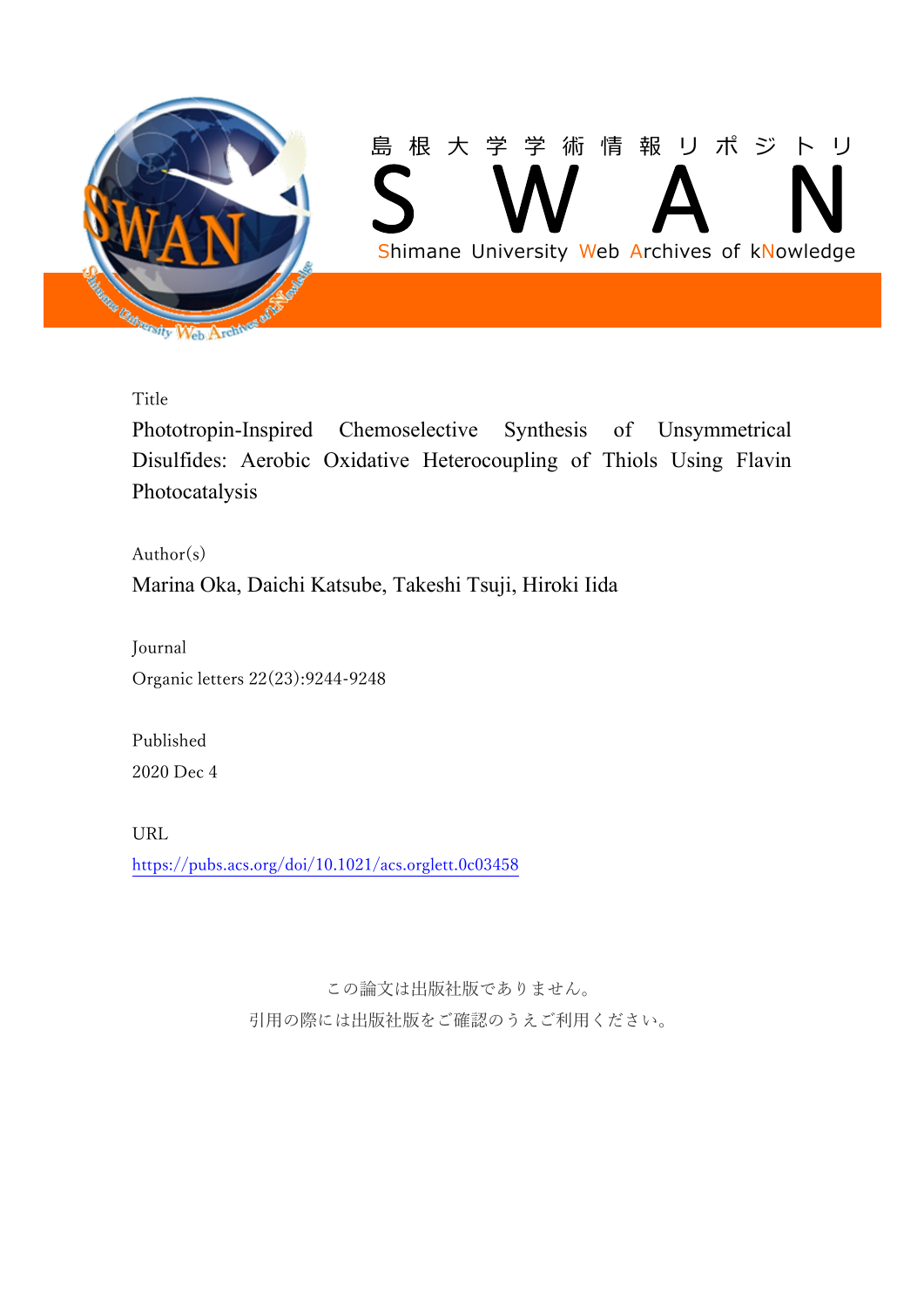# **Phototropin-Inspired Chemoselective Synthesis of Unsymmetrical Disulfides: Aerobic Oxidative Heterocoupling of Thiols using Flavin Photocatalysis**

Marina Oka, Daichi Katsube, Takeshi Tsuji, and Hiroki Iida\*

Department of Chemistry, Graduate School of Natural Science and Technology, Shimane University, 1060 Nishikawatsu, Matsue, 690-8504 Japan



**ABSTRACT:** Inspired by the photochemical mechanism of a plant blue-light receptor, a unique flavin-based photocatalytic system was developed for the chemoselective heterocoupling of two different thiols, which enabled the facile synthesis of unsymmetrical disulfides. Owing to the redox- and photo-organocatalysis of flavin, the coupling reaction took place under mild metal-free conditions and visible light irradiation with the use of air, which is recognized as the ideal green oxidant.

 Phototropin is a blue-light-sensitive photoreceptor that regulates the phototropic response of higher plants.<sup>1</sup> For example, the stembending of plants toward a light source is a phototropin-mediated process. Phototropin photoreceptors typically comprise two lightoxygen-voltage-sensing domains (LOV domains) which noncovalently bind a flavin mononucleotide (FMN) as the chromophore.<sup>2</sup> In response to blue light, the excited FMN reacts with the cysteine thiol group of a protein and thereby forms the flavin-thiol adduct between the C(4a) carbon of FMN cofactor and the protein (Scheme 1A).3 The photoadduct thus formed, reverts to the initial form upon the change to the dark condition. While this photochemical process has attracted considerable interest in the field of biology and biochemistry until now, we anticipated that the visiblelight-induced flavin-thiol adduct formation could be employed as an activated-intermediate in the organic synthesis of sulfur-containing compounds. Inspired by this biological photoreaction, we demonstrate herein, a novel green synthetic approach to unsymmetrical disulfides from two different thiols, in which, a riboflavin (vitamin  $B_2$ )-derived organocatalyst  $(FI)$  promotes the chemoselective oxidative heterocoupling reaction of the thiols through flavin-thiol adduct formation using visible light irradiation in the presence of molecular oxygen (Scheme 1B). Recently, simple flavin molecules, including riboflavin and its derivatives, have received growing attention as unique redox organocatalysts that promote a variety of catalytic oxidations4,5 and have also been applied to photocatalytic oxidations which cannot proceed thermally.<sup>6,7</sup> The use of flavin catalysis is recognized as an attractive approach for designing green and sustainable transformations. However, to the best of our knowledge, the flavin photocatalysis has not been applied to the synthesis of disulfides.<sup>8</sup>

 Disulfides, containing two covalently linked sulfur atoms, are of importance in biological, $9$  medicinal, $10$  and materials chemistry.<sup>11</sup> While substantial efforts have been devoted to the synthesis of symmetrical disulfides  $(R<sup>1</sup>S-SR<sup>1</sup>)$ , effective strategies for the synthesis of unsymmetrical disulfides  $(R<sup>1</sup>S-SR<sup>2</sup>)$  remain limited and very challenging despite their broad applications.12 For example,

# **Scheme 1. (A) Photoreaction of LOV Domains and (B) Flavin-Catalyzed Heterocoupling of Thiols**



unsymmetrical disulfides are extensively used in pharmaceuticals, as shown in Figure 1.13 The direct oxidative heterocoupling of an almost equimolar amount of two different thiols is potentially the simplest and most atom-economical approach to access unsymmetrical disulfides and has hence been used as a promising strategy and a green and sustainable solution. However, this system suffers from inherent drawbacks, such as the competitive generation of two symmetrical disulfides, and the need for excess oxidants. Although there has been strong demand for the development of novel green chemoselective methods, successful examples that use metal catalysts or electrochemical equipment with Pt electrodes have scarcely been reported.<sup>14</sup> Moreover, these previous methods suffer from narrow substrate scope. For example, the chemoselective synthesis of an unsymmetrical alkyl-alkyl disulfide has never been reported apart from one recent example;14c hence, other approaches need to be developed.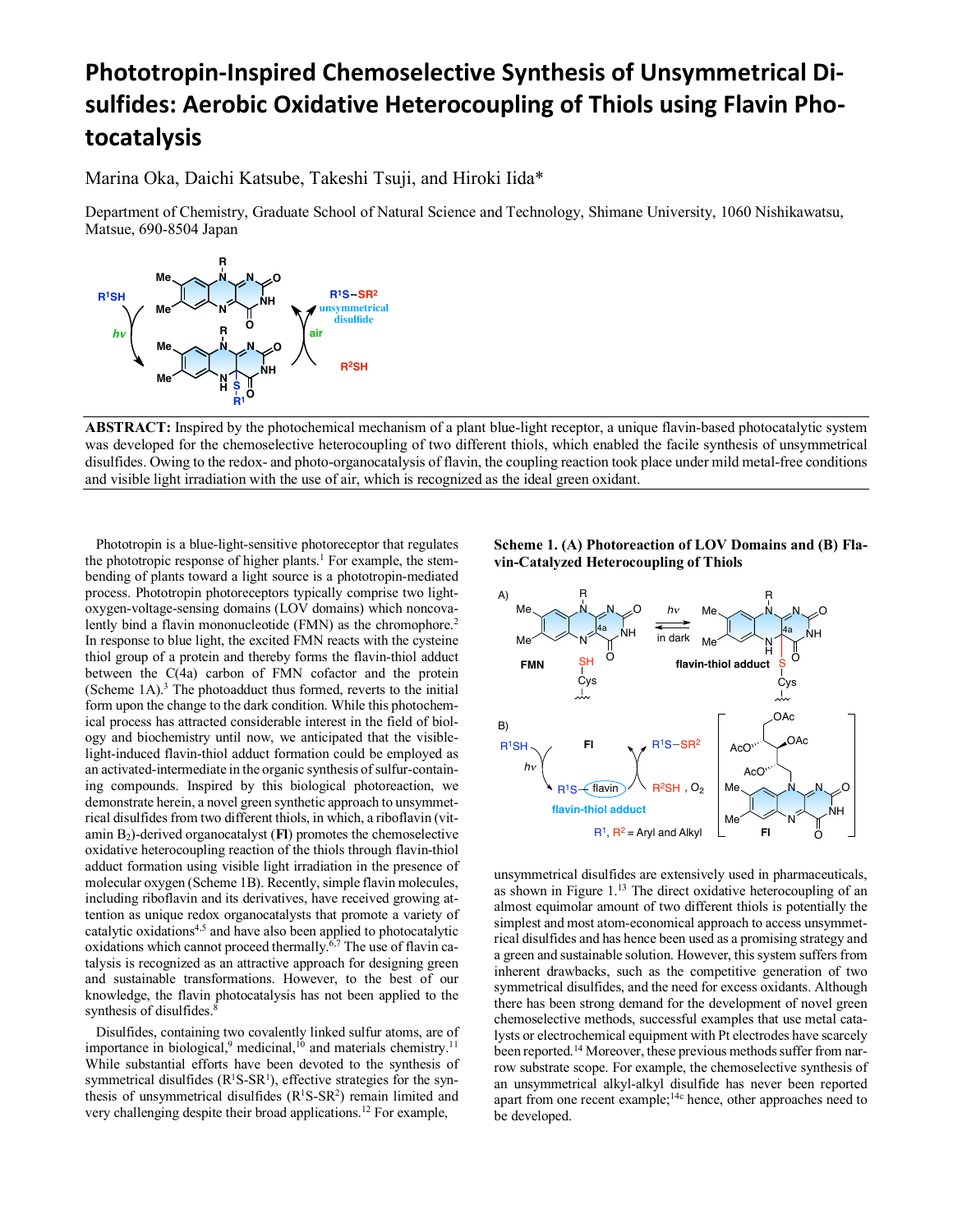

**Figure 1.** Pharmaceutically important unsymmetrical disulfides.

 We first investigated the photocatalysis of the oxidative thiol homocoupling to the corresponding symmetrical disulfide with a readily available flavin compound. Using the tetraacetate of the commercially available riboflavin (FI, 5 mol%) and white LEDs as the photocatalyst and light source, respectively, the reaction of a series of thiols (**1a**-**c**) was conducted under air (1 atm) at 25 °C for 2 h (entries 1-7, Scheme 2). We were pleased to find the successful conversion of 2-pyridinethiol (**1a**) to the corresponding symmetrical disulfide (**2aa**) in MeOH/H2O (1:1, v/v) under the flavin-catalyzed aerobic photooxidation (entry 1). In contrast, aerobic

**Scheme 2. Photocatalyzed Oxidative Homo- and Heterocoupling of Thiols***<sup>a</sup>*



*<sup>a</sup>*Conditions: **1x** (0.05 M), **Fl** (5 mol%), and solvent, with white LED under air (1 atm) at 25 °C for 2 h. Yield was determined by GC. *<sup>b</sup>* Without **Fl**. *<sup>c</sup>* Without irradiation. *<sup>d</sup>*Under N2. *<sup>e</sup>* Conditions: **1a** (0.05 M), **1c** (0.05 M), **Fl** (5 mol%), and solvent, with white LED under air (1 atm) at 25  $\degree$ C for 6 h.

oxidative coupling hardly takes place in the absence of **Fl**, without irradiation with LED light, or under  $N_2$  (entries 2-4), which attests to the role of **FI**-mediated photocatalysis and molecular oxygen. It is notable that this oxidative transformation occurs chemoselectively, and that overoxidizedbyproducts containing sulfide, sulfoxide, and pyridine-*N*-oxide moieties were not observed (entry 1). Although the coupling of the relatively electron-rich 4-methoxybenzenethiol (**1b**) gave a poor result (19% yield) in MeOH/H2O (1:1, v/v), the corresponding disulfide (**2bb**) was obtained in 84% yield in a MeOH/H2O/pyridine mixture (1:1:0.01, v/v), which suggested that a small amount of pyridine promotes the coupling reaction (entries 5 and 6). In contrast, probably due to the modest oxidative character of the flavin catalyst, tert-butanethiol (**1c**) hardly reacted in the present condition (entry 7).<sup>15</sup> With the expectation that this modest oxidizing ability of the flavin photocatalysis would have a positive influence on the chemoselective synthesis of unsymmetrical disulfides, we attempted the heterocoupling of the two thiols, **1a** and **1c**, in equimolar amounts. The corresponding unsymmetrical disulfide (**2ac**) was chemoselectively formed in 82% yield, while the symmetrical disulfides (**2aa** and **2cc**) were obtained insignificantly (2 and <1% yields, respectively) (entry 8).

## **Scheme 3. Photocatalyzed Oxidative Heterocoupling of Thiols***<sup>a</sup>*



*<sup>a</sup>*Conditions: **1x** (0.05 M), **1y** (0.06 M), **Fl** (5 mol%), and MeOH/H2O/pyridine (1:1:0.01, v/v) under air (1 atm) at 25 °C for 24 h. *<sup>b</sup>*Without pyridine. *<sup>c</sup>* MeOH/H2O/pyridine (9:1:0.05, v/v). *<sup>d</sup>*Using **1x** (0.2 M), **1y** (0.24 M), and MeOH/H2O/pyridine (9:1:0.05, v/v). *<sup>e</sup>* Yield was determined by GC.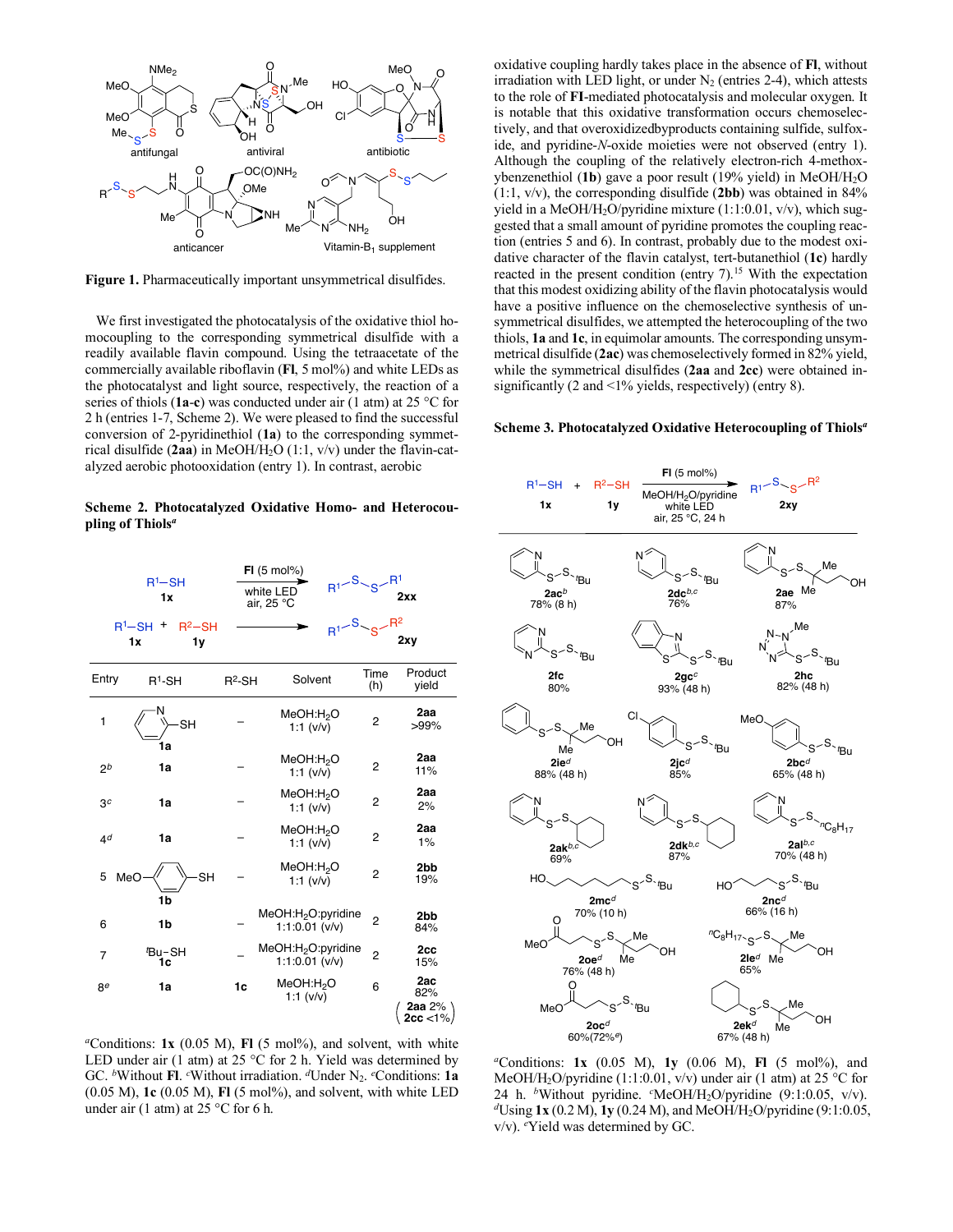Next, we investigated the scope and limitations of the heterocoupling reaction (Scheme 3). The reactions of diverse heteroarylthiols (**1a**,**d**,**f**-**h**) with tert-alkanethiols (**1c**,**e**) successfully furnished the corresponding unsymmetrical disulfides in 76–93% yields. The reactions of the arylthiols **1i**, **1j**, and **1b**, with **1c** and **1e** also gave the unsymmetrical disulfides in 65–88% yields, although the arylthiol bearing an electron-rich substituent (**1b**) exhibited a relatively low reactivity. Not only tert-alkanethiols but also secondary- and primary-alkanethiols (**1k**, **1l**) could be used as counterparts in this heterocoupling reaction, and delivered **2ak**, **2dk**, and **2al** in 69–87% yields. The substrate scope of the previously reported methods is mainly limited to the heterocoupling of aryl- and alkanethiols of different reactivities, which rendered the unsymmetrical alkyl-alkyl disulfide preparation challenging,<sup>14</sup> owing to the relatively similar reactivities of the two alkanethiols, which led to reduced chemoselectivity. In the light of such challenges, it is noteworthy that the present photocatalysis method allowed the heterocoupling of primary- and tertiary-alkanethiols to the corresponding unsymmetrical alkyl-alkyl disulfides (**2mc**,**nc**,**oe**,**le**, and **oc**), at ambient temperature and in 65-76% yields. The reaction of a secondary alkanethiol with a tertiary alkanethiol also successfully gave the heterocoupling product (**2ek**) in 67% yield. It is noteworthy that the green chemoselective heterocoupling of a secondary with a tertiary alkanethiol has never been achieved using previous methods.<sup>14</sup>

 To gain insight into the reaction mechanism, control experiments were carried out (Scheme 4). The previously reported heterocoupling reactions of thiols proceed via the generation of the symmetrical disulfides  $R<sup>1</sup>S-SR<sup>1</sup>$ , that then participates in a thiol-disulfide exchange to generate the desired unsymmetrical disulfide  $R<sup>1</sup>S-$ SR2 . <sup>14</sup> However, the reaction of symmetrical alkyl-alkyl disulfides **2ll** and **2cc** with alkanethiols **1c** and **1l**, respectively, did not yield the desired unsymmetrical alkyl-alkyl disulfide **2lc** (eqs 1 and 2) both in the absence or presence of **FI**, which suggested that the alkyl-alkyl disulfides are not sufficiently reactive to promote the thiol-disulfide exchange reaction with the alkanethiol. However, our flavin-catalyzed system enabled the heterocoupling of **1l** and **1c**, to the desired unsymmetrical alkyl-alkyl disulfide **2lc** (eq 3). In sharp contrast, the homocoupling product **2ll** was preferentially obtained rather than the heterocoupling product **2lc** under the oxidative condition using  $H_2O_2$  as an oxidant (eq 4). It is noteworthy that the yield of the heterocoupling product **2ac** did not decrease when the reaction of **1a** and **1c** was conducted in the presence of a radical inhibitor 2,2,6,6-tetramethylpiperidine 1-oxyl (TEMPO) as shown in eq 5 of Scheme 4. This result suggested that the present catalytic reaction does not proceed through the formation of thiyl radicals that are involved in the previous processes.14 The use of **Fl** (0.5 equiv) under nitrogen promoted the quantitative coupling of **1a** to **2aa** (eq 6, Scheme 4).

 Based on the experimental results and reported literature, we proposed a catalytic cycle for the present flavin-catalyzed system, as shown in Scheme 5A. The visible light excitation of **Fl** generates **3Fl\*** via the intermediacy of **1Fl\*** (step i), and the subsequent reaction of **3Fl\*** with thiol forms **FlSR** (step ii), as observed for the LOV domain of phototropin.3a, 16 Because the flavin unit of **FlSR** is a better leaving group in comparison with the sulfenyl group (**RS**-) of disulfide, a portion of **FlSR** undergoes nucleophilic substitution with the thiol, thus providing the disulfide and reduced flavin (**Flred**, step iii). This is likely the reason for the successful formation of the unsymmetrical **2lc** in the present flavin-catalyzed system (eq 3), which was hardly promoted through the conventional thiol-disulfide exchange reaction (eqs 1 and 2). Given that **FlSR** can function similarly to the flavin-thiol adduct of LOV domain in vivo.<sup>3a, 16</sup> although **FlSR** rapidly eliminated thiol to give **Fl**, **FlSR** would be continuously generated from **Fl** through the reversibility of this process, and was always present in the reaction mixture in the

#### **Scheme 4. Control Experiments**



photostationary state; hence, it was possible to efficiently promote the following nucleophilic substitution with the thiol at **FlSR**. When the basic pyridine is used as a co-solvent, the nucleophilic substitution of thiol is probably enhanced (entries 5 and 6, Scheme 2). The obtained **Flred** is known to react with molecular oxygen and reverts to the initial **Fl** through the formation of the hydroperoxy intermediate (**FIOOH**) with the generation of  $H_2O_2$  (steps iv and v).18 Because **1a** was partially converted to **2aa** in the presence of **Flred** (0.5 equiv) under air without light irradiation (eq 7, Scheme 4), H2O2 generated by **Flred** and molecular oxygen may play a minor role in the formation of the disulfide (step vi). In the case of the heterocoupling, two different thiols such as **1c** and **1l** would afford the corresponding two flavin adducts (**Fl-1c** and **Fl-1l**), and could thus potentially yield three disulfides (**2lc**, **2cc**, and **2ll**) as shown in Scheme 5B. However, the gentle reactivity of the photo-induced **FlSR** enables chemoselective coupling in this system; the relatively electron-rich thiol **1c** with a better nucleophilicity preferentially reacts with the relatively electron-deficient flavin adduct **Fl-1l** with a better electrophilicity.

 To confirm the catalytic intermediate in this system, we studied the reaction of **1l** in the presence of **Fl** under a nitrogen atmosphere with nanosecond laser flash spectroscopy, as shown in Figure 2. Interestingly, the changes in the spectral characteristics were almost identical to those observed for the LOV domain of phototropin.3a,16 The laser pulse excitation resulted in a decrease of the characteristic absorption bands of **Fl** at around 360 and 450 nm (Supporting Information, Figure S1) and the appearance of new species with absorptions in the 600–700 nm region are attributed to the triplet state of the flavin chromophore (**3Fl\***) within 20 ns (Figure 2a). The triplet state decayed within 10  $\mu$ s to leave the metastable intermediate state behind (Figure 2b). The metastable intermediate state is possibly attributable to the flavin-thiol adduct (**FlSR**), which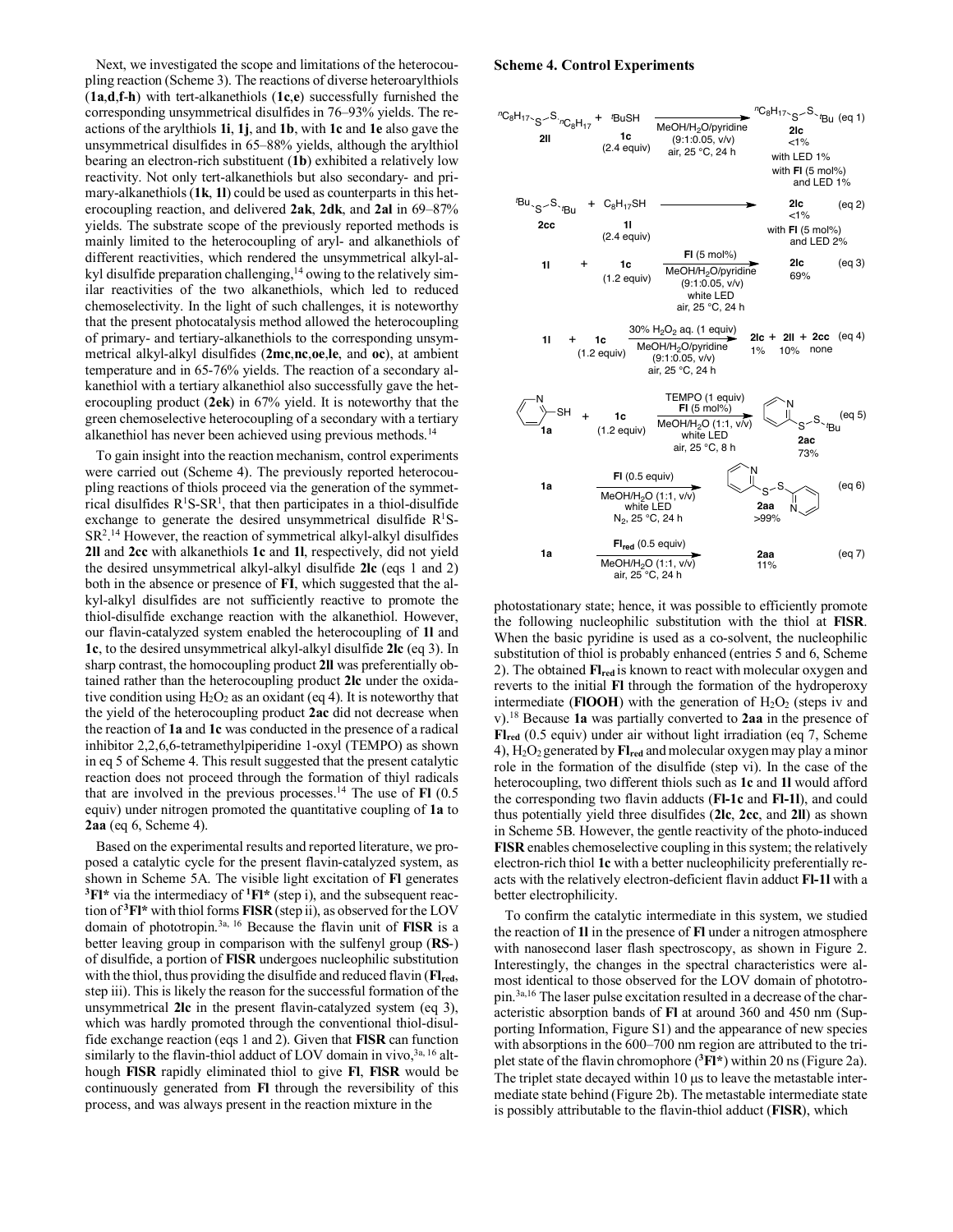**Scheme 5. (A) Proposed Catalytic Cycle and (B) Mechanism of Flavin-Thiol Adduct Mediated Heterocoupling Reaction**



absorbs at  $390 \text{ nm}$ ;  $3a,16$  however, we cannot rule out the possibility that the 4a-methoxy and 4a-hydroxy flavins (**FlOMe** and **FlOH**), whose absorptions are expected to be almost identical to that of FISR, were generated in the MeOH/H<sub>2</sub>O solution, due to poor nanosecond laser flash spectroscopy resolution. After 10 s, the metastable intermediate reverted to the original ground state (**Fl**) under these dilute conditions (Figure 2c), which may be due to the elimination of thiol, MeOH, or H2O from its adduct (**FlSR**, **FlOMe**, or **FlOH**). These results show that this photo-triggered process, which involves the formation of **3Fl\***, is reversible.



**Figure 2.** Difference absorption spectra of **Fl** (0.12 mM) in MeOH/H2O/pyridine (9:1:0.05, v/v) in the presence of **1l** (13 mM) under nitrogen atmosphere collected after excitation with a 355 nm laser pulse. Spectra were collected at 20 ns (a),  $10 \mu s$  (b), and  $10 s$ (c).

 In summary, we have developed a novel strategy for the chemoselective synthesis of unsymmetrical disulfides using the oxidative heterocoupling reaction of two different thiols. Upon visible light irradiation, the commercially available riboflavin-based catalyst successfully promoted the formation of the phototropin-like flavin-thiol adduct, the mild reactivity of which played a crucial role in the chemoselective cross-coupling. Due to the photo- and redox-organocatalysis of flavin, this green oxidative transformation is driven by visible light and molecular oxygen under mild metal-free conditions. Although there are some limitations of the efficiency and substrate scope at this stage, the present system comprising photo-induced thiol-flavin adducts will provide new paradigms for catalytic organic synthesis of sulfur-containing compounds. Further studies using this strategy are currently underway in our laboratory.

## **ASSOCIATED CONTENT**

## **Supporting Information**

The Supporting Information is available free of charge on the ACS Publications website.

Experimental procedures, compound characterization data, additional figure and table, NMR spectra (PDF)

## **AUTHOR INFORMATION**

## **Corresponding Author**

Hiroki Iida – E-mail: iida@riko.shimane-u.ac.jp

## Note**s**

The authors declare no competing financial interest.

#### **ACKNOWLEDGMENT**

This work was supported in part by JSPS/MEXT KAKENHI (Grant-in-Aid for Scientific Research (C), No. 19K05617) and the Electric Technology Research Foundation of Chugoku. The authors thank Dr. Takuya Fujimura and Prof. Dr. Ryo Sasai of Shimane University for fruitful discussion about spectroscopic measurements.

## **REFERENCES**

(1) (a) Briggs, W. R.; Christie, J. M. *Trends Plant Sci.* **2002**, *7*, 204- 210. (b) Kagawa, T. *J. Plant Res.* **2003**, *116*, 77-82. (c) Christie, J. M. *Annu. Rev. Plant Biol.* **2007**, *58*, 21-45.

(2) Christie, J. M.; Salomon, M.; Nozue, K.; Wada, M.; Briggs, W. R. *Proc. Natl. Acad. Sci. U. S. A.* **1999**, *96*, 8779-8783.

(3) (a) Swartz, T. E.; Corchnoy, S. B.; Christie, J. M.; Lewis, J. W.; Szundi, I.; Briggs, W. R.; Bogomolni, R. A. *J. Biol. Chem.* **2001**, *276*, 36493-36500. (b) Schleicher, E.; Kowalczyk, R. M.; Kay, C. W. M.; Hegemann, P.; Bacher, A.; Fischer, M.; Bittl, R.; Richter, G.; Weber, S. *J. Am. Chem. Soc.* **2004**, *126*, 11067-11076. (c) Chang, X. P.; Gao, Y. J.; Fang, W. H.; Cui, G. L.; Thiel, W. *Angew. Chem., Int. Ed.* **2017**, *56*, 9341-9345.

(4) For selected examples of flavin catalysis, see: a) Murahashi, S.- I.; Oda, T.; Masui, Y. *J. Am. Chem. Soc.* **1989**, *111*, 5002-5003. (b) Imada, Y.; Iida, H.; Ono, S.; Murahashi, S. I. *J. Am. Chem. Soc.* **2003**, *125*, 2868-2869. (c) Imada, Y.; Iida, H.; Naota, T. *J. Am. Chem. Soc.*  **2005**, *127*, 14544-14545. (d) Murray, A. T.; Matton, P.; Fairhurst, N. W. G.; John, M. P.; Carbery, D. R. *Org. Lett.* **2012**, *14*, 3656-3659. (e) Ishikawa, T.; Kimura, M.; Kumoi, T.; Iida, H. *ACS Catal.* **2017**, 4986- 4989. (f) Chevalier, Y.; Ki, Y. L. T.; le Nouen, D.; Mahy, J. P.; Goddard, J. P.; Avenier, F. *Angew. Chem., Int. Ed.* **2018**, *57*, 16412-16415. (g) Okai, H.; Tanimoto, K.; Ohkado, R.; Iida, H. *Org. Lett.* DOI: 10.1021/acs.orglett.0c02929.

(5) For reviews of flavin catalysis, see: (a) Murahashi, S. I. *Angew. Chem., Int. Ed.* **1995**, *34*, 2443-2465*.* (b) Iida, H.; Imada, Y.; Murahashi,